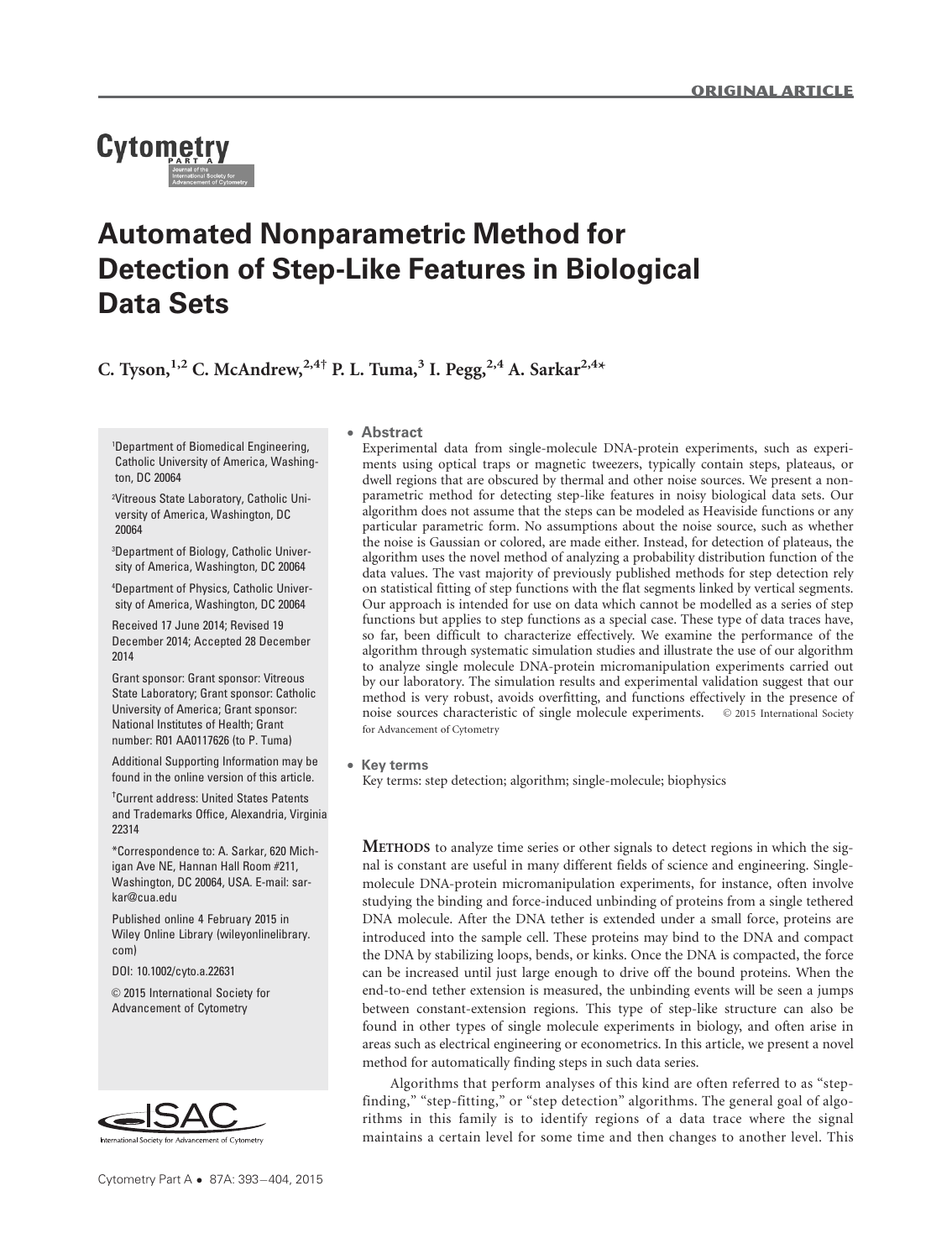change is frequently abrupt, as in a step described by the Heaviside function. In such a case, the linking segment between successive steps is defined to have a slope of infinity. While it is rare to encounter signals in nature with purely step-function type jumps, it is common to model step data as a series of such functions. Indeed, many step detection algorithms in existence have utilized this principle as a basis for their analysis of the data (1).

A key consideration in using such techniques is how well the signal can be modeled this way and what effect departures from the model have on the results. Another important consideration is preventing over-fitting. For instance, by using suitable number of parameters, it may be possible to detect all steps in a particular type of noisy signal with very high confidence. However, when these settings are applied to other signals, the algorithm's performance may decline rapidly. Thus, a step finding method should be robust enough to be applied to large classes of signals without requiring re-adjustment of parameters to ensure accurate results. Finally, the signals of interest inevitably have large noise components. The noise may or may not be Gaussian and the algorithm should, ideally, perform well in all cases.

A number of previous studies have examined different approaches to the step-finding problem. Kalafut and Visscher (2) describe the application of the Schwarz Information Criterion (SIC) to fitting step functions to a data trace. The SIC is used as a way to prevent over-fitting by penalizing fits that utilize too many parameters.

Carter and Cross (3) propose an algorithm that uses the two sample student's t-test to evaluate steps. This algorithm compares a given data point with other individual data points within a certain time range, resulting in the algorithm categorizing each point as belonging to a dwell (plateau), forward step, or downward step.

A method using wavelet transform multiscale products was proposed by Sadler and Swami (4). Multiscale products were shown to be effective in isolating the abrupt step transitions in signals, which in turn allows identification of the steps.

Kerssemakers et al. (5) analyzed step data using a  $\chi^2$ reduction principle. By comparing a series of step best-fits to a series of counter-fits, in which the fitted steps are displaced to be in between the best fits, the algorithm is able to approach an optimal number of steps fitted to the data.

Velocity calculation and thresholding is the method described by Levi et al (6). This algorithm calculates local velocities of the data—the change in position over time. If the velocity is below a certain threshold, that region of the data is assumed to be a level step. If the velocity is above the threshold, the data must be subdivided and the analysis is repeated. This method also uses the Akaike Information Criterion to penalize overfitting of the data.

Arunajadai and Cheng (7) use a combination of Generalized Least Squares and Bayesian Information Criterion to reduce over-fitting of the step functions to the data with success. Their method is notable for its avoidance of assuming a particular type of noise. Rather, it observes and determines

the noise correlation throughout the data to more accurately detect the underlying signal.

Pair-wise distribution functions have also been used to map steps in a data trace by Kuo et al. (8) and Block et al. (9), respectively. Such algorithms can be useful when the data contain step sizes that are relatively constant; step-sizes that vary over a wide range are not handled well by such methods. Other groups, including Milescu et al. (10), have based their step detection algorithms on knowledge of underlying principles that generate the data and a Markovian model process to identify steps in the data. These methods are intended for very specific applications, and as such, it is difficult to compare them to more generalized algorithms.

Finally, we refer the method of Herbert et al. (11), which uses an eightfold averaged log-dwell histogram to extract peaks corresponding to dwells of RNA polymerase movement along base pairs of a DNA tether. The first step of this method is similar to ours—calculation of relative probabilities for extensions—but diverges quickly after that to meet the specific needs of the algorithm's application in that situation.

Many of the aforementioned techniques use statistical methods to fit a series of step functions to the data. This means that the transition between steps is instantaneous. For data in which the steps do not feature a linking segment slope of infinity—data for which the linking segments may have a variable slope—such algorithms may not be so effective. Furthermore, several of the methods make assumptions about the underlying noise properties. While it is true that independent Gaussian white noise is the predominant type of noise encountered experimentally, it is not always the case. Optomechanical systems that are used in biology, biological physics, and electrical engineering can introduce frequency-dependent or colored noise. Analyzing a data trace that features correlated noise with an algorithm that assumes uncorrelated noise can lead to problems.

Here, we present a novel method for detecting steps (or plateaus) in a noisy data trace that does not assume that the signal can be modeled as a series of step functions and does not assume any specific type of noise. Our aim is to develop a generalized method that requires little knowledge of the noise or the underlying mechanism that produced the data. The plan of the article is as follows. In the next section, we describe the algorithm and the simulations used to test it. This is followed by description of the performance metrics used to study the algorithm's performance. We then describe how we obtained experimental data from single molecule experiments that were analyzed using the algorithm. In the following section, we describe the results of our simulation and experimental studies. This is followed by a discussion section where we place our method in the context of previous studies in step detection. We conclude with some observations on future developments of our method.

# MATERIALS AND METHODS

#### Step-Trace Simulations

The simulated signals consist of a series of individual "steps", which are horizontal line segments or "plateaus" of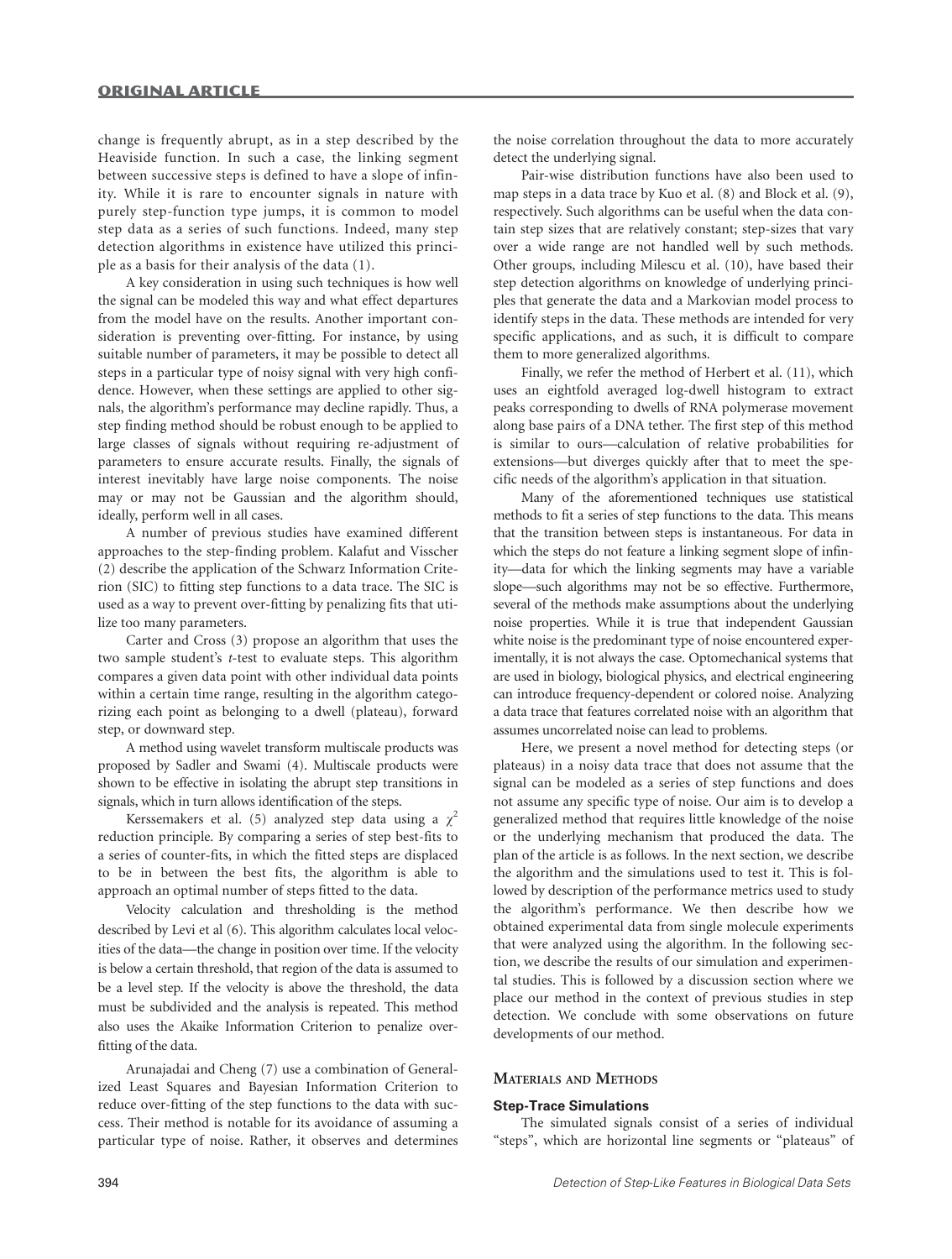

Figure 1. An example of a typical data trace and the various parameters used to describe the steps is shown, with arbitrary units of position and time along the y and x axes, respectively. Step length represents the duration of the horizontal component of the step. Step height refers to the vertical distance between subsequent steps. Step separation is used to describe the horizontal distance between subsequent steps. These three parameters can be used to define an entire data trace of unique steps.

adjustable length, separated by line segments, also of adjustable lengths, with positive slopes. Each step is characterized by three quantities: (a) the step length, which is the length of the plateau; (b) the step height, which is the vertical distance between the end of one plateau and the start of the next, and (c) the plateau separation, which is the linear distance between the end of one plateau and the start of the next one. The slopes can be set from near zero to arbitrarily large values, and are calculated from the ratios of the step heights to plateau separations. The slopes of the connecting segments are not specified explicitly. The goal is to determine the locations of the steps, which are specified in arbitrary units corresponding to the y-coordinate value. Figure 1 shows an example data trace.

A MATLAB program was written to generate simulated data traces based on the parameters described above. The input variables consist of: (1) the number of steps to be generated, (2) the step separation, (3) the step height, (4) the step length, (5) whether or not to include normally distributed noise in the final signal, and (6) the noise width,  $\sigma$ , which is the standard deviation of the normal distribution. Input parameters 2, 3, 4, and 6 are specified in arbitrary units.

Similar methodology was used to generate data sets with Poisson-distributed noise. See Supporting Information for details.

From the step separation and step height, a slope is calculated for the link between successive plateaus, which is then used to determine the y-coordinates from the x-coordinates for the segments linking the plateaus. Once these segments have been determined, the plateaus are found by extending the last point y-coordinate of the linking segments for the number of points specified by the step length parameter. This generates the solid line data trace of Figure 1. From here, the noisy data trace (dots in Fig. 1) is created by multiplying a normally distributed random number in the interval [-1,1] by

 $\sigma$  and adding that to the red base signal. Thus, for  $\sigma = 4$ , the noise will modify the original base signal by some additive value in [-4,4] in accordance with the normal distribution, for each point in the base signal.

All three step parameters in the simulation program can be assigned randomized values from a user-defined interval within a single simulated signal. This allows us to more closely emulate experimental data. Step lengths, step heights, and step separations may be drawn from uniform or normal distributions, and the user may independently specify the range for each parameter: for instance, [20, 100] for step length, [50, 200] for step height, [40, 80] for step separation. The data traces for such simulations are calculated in essentially the same way as for constant parameter traces, except that for each single step a random parameter is chosen prior to calculating the slope of each linking segment and length of each plateau; the noisy data trace is generated in exactly the same way as in other examples.

## Step-Finding Algorithm

Data preprocessing. While the step-finding algorithm is capable of identifying steps in raw data, there are many cases in which data preprocessing can be helpful. In situations where a data set may see benefit from preprocessing, an edgepreserving bilateral filter was adapted from the DIRART Image Processing MATLAB toolbox (12) to best preserve the step-like features in the data. The bilateral filter assigns a new coordinate for each point in a time series based upon a twodimensional Gaussian-weighted kernel. The basic inputs to the bilateral filter consist of the data, filter width, and filter height. The filter width and height determine the size of the Gaussian-weighted kernels in the horizontal (x-coordinate) and vertical (y-coordinate) directions, respectively. Increasing the filter width would include more points in the  $x$ -coordinate range when calculating the new value for each point, while increasing the filter height would use more points in the vertical  $y$ -coordinate. As a special case, using a width of zero for either parameter would eliminate using any points in that dimension to calculate the new value. A filter height of zero would result in a purely horizontal Gaussian kernel, while a filter width of zero would result in a purely vertical Gaussian kernel. When the data were filtered using this method, filter width and height of 10 and 10 were used. Figure 2 shows an example data trace prefiltering and postfiltering.

Step-detection algorithm. In Figure 3a we plot in blue a portion of a data trace that is to be evaluated by the algorithm, with the base line signal shown as a solid red line in Figure 3b. The raw data shown in 3a have noise  $\sigma = 3$  and are unfiltered. From here, the first stage of the step-detection algorithm is determining the discrete probability density function (PDF) of the data trace (Fig. 3c, red). The discrete PDF is a histogram that is calculated by counting the number of data points for discrete bins with each bin defined by an interval of  $y$ coordinates. The user may generate the PDF in a completely automated way. In this case, the algorithm will find the mean difference between the y-values of successive points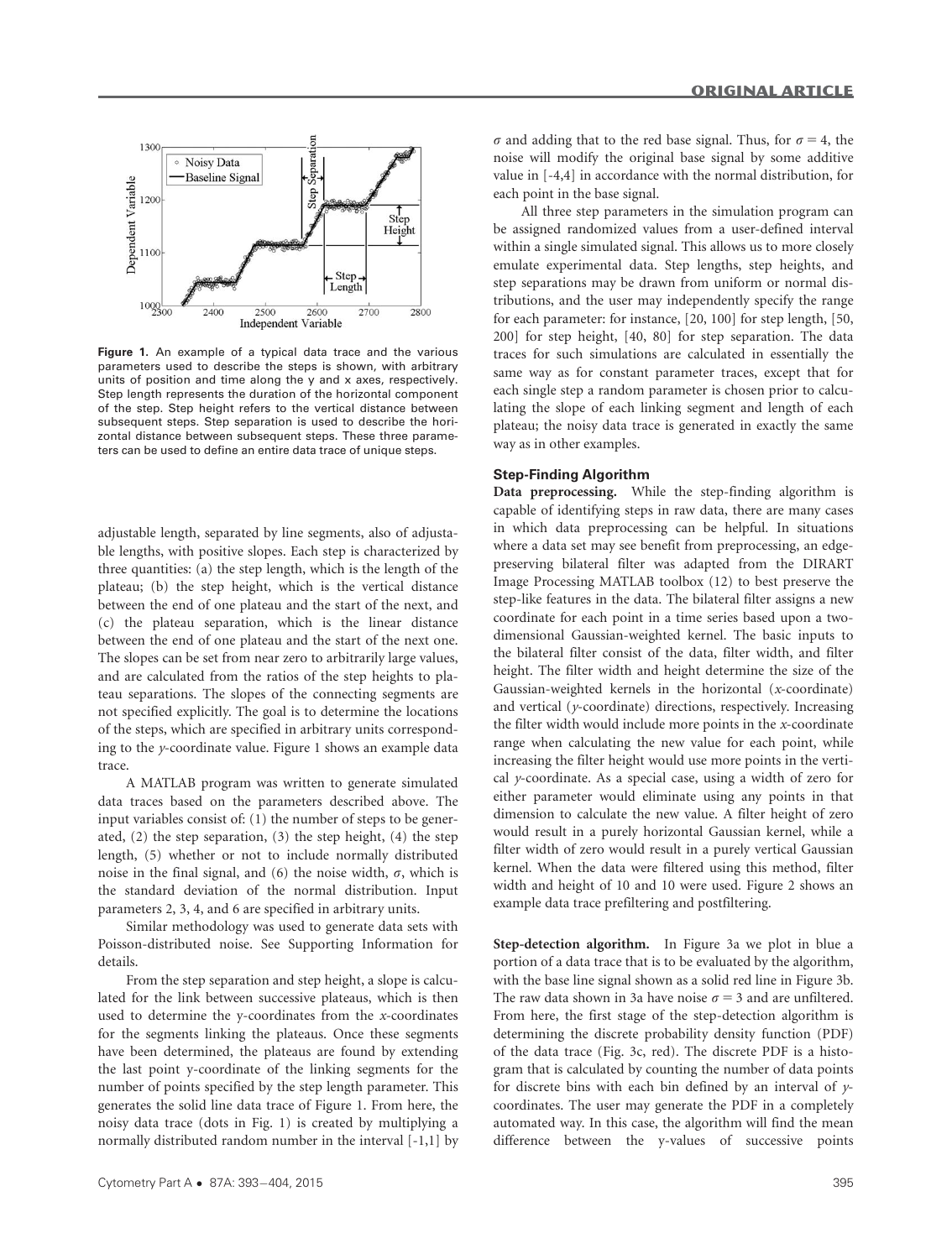

Figure 2. The effects of using the bilateral filter preprocessing on noisy data are shown. The solid black line represents the base signal of randomly chosen step parameters. The empty circles are the signal after normally distributed noise with  $\sigma = 9$  is added. The black dots represent the result of the noisy data after the bilateral filter with filter height and width both equal to 10. Position and time are in arbitrary units.

throughout the entire data set, which gives a rough idea of the "width" of the data. This number is then used as the bin size for the data. Alternatively, the user may specify a bin size to be used. The result is the transformation of the data from position-time space to probability-y-position space.

Next, the second derivative of the PDF is calculated using finite differences (Fig. 3d, green). This helps to emphasize changes in the direction of the signal, which is the core information used to identify values of the  $y$ -coordinates where there is a high density of data points and therefore a significant probability of the existence of a plateau. Then, the second derivative is added back into the original PDF (Fig. 3e, magenta) and the result is squared (Fig. 3f, blue) to make all values positive. This step of summing the original PDF and its own second derivative is performed because we find that it helps to amplify the portions of the signal at which there are a simultaneously large changes in direction and large number of points while reducing the prominence of the signal where there are fewer points and smaller changes of direction.

After these steps, the data have been transformed into a system of peaks and valleys in which the peaks represent the y-coordinate values with a higher probability of data points residing at that value than at the surrounding values and the valleys representing a low probability of points existing at that y-coordinate value with respect to the surrounding values.

While identification of peaks is possible using the resulting distribution, nearly all examples will show better results if the PDF is smoothed. A very effective way to smooth this signal is to use our own local extrema interpolation averaging (LEIA). The LEIA method we have created finds all local maxima and local minima separately and then uses a common interpolation method (linear or cubic spline) to determine two smoothed distributions using the local maxima and local minima respectively. Once these two signals are obtained, they are then averaged over the entire data range to obtain a new data distribution (Fig. 3g, black).

Next, a MATLAB routine extrema.m is used to find the peaks, which are then analyzed by a peak scoring method based on the arc lengths of all peaks in the data series. For each local maxima, the arc length along the LEIA smoothed function from the minima preceding a maxima to the minima succeeding it is calculated. The standard deviation of the set of arc lengths is calculated. The set of arc lengths is trimmed of the largest value and the standard deviation is calculated again using the trimmed set of arc lengths. This is repeated for the entire set and the percent difference of the standard deviation is calculated after each iteration of the trimming step. The point at which the largest percent difference between standard deviations of trimmed sets occurs is used to differentiate between the significant peaks and noise peaks. The reasoning here is that the standard deviation will show the greatest change in percent difference when the peaks with large arc lengths are trimmed from the set of arc lengths and only small, relatively constant peaks remain. This is generally sufficient to successfully determine which peaks are significant enough to be the result of a plateau in the data.

These significant peaks are then the output of the algorithm, representing the points at which the data signal has a local plateau. Figure 3h plots the original signal (from Fig. 3b) along with the locations (dashed black lines) of the peaks from Figure 3g, showing that the peaks correspond to sections of the signal that contain steps.

#### Performance Analysis

Determining the performance of the algorithm on the simulated data requires comparing the detected steps from the algorithm against the known steps in the base signal with generated data. This involves the simple process of comparing two lists and finding the closest elements on both. The standard for accuracy of a detected step was whether it fell within half-noise-width of the base signal step. Using this criteria, three performance metrics were computed: detected steps, false positives, and false negatives. Detected steps are those that fall within one-half-noise-width of the known steps. False positives are results that do not correspond with any known step and false negatives are known steps not properly identified. In the event where multiple steps were inferred by the algorithm within one-half-noise-width of a single real step, the inferred step that is closest to the real step was counted as a true detected step and the other(s) as false positive(s).

#### Experimental Data

We used the algorithm to detect histone complex binding and unbinding events in single-molecule DNA micromanipulation experiments. These experiments are performed on a horizontal magnetic tweezers systems (13). We show a schematic of the instrument in Figure 4a.

The magnetic tweezers system uses a Nikon Dyaphot inverted light microscope to observe fluctuations in beads that are attached to a single 48.5 kbp lambda-DNA molecule. One bead on the DNA is a 2.8  $\mu$ m super-paramagnetic bead and the other is a 3  $\mu$  nonmagnetic polystyrene bead. A 1 mm diameter glass capillary is pulled to form a micropipette with a tip diameter of  $\sim$ 2  $\mu$  and is clamped by an aluminum fixture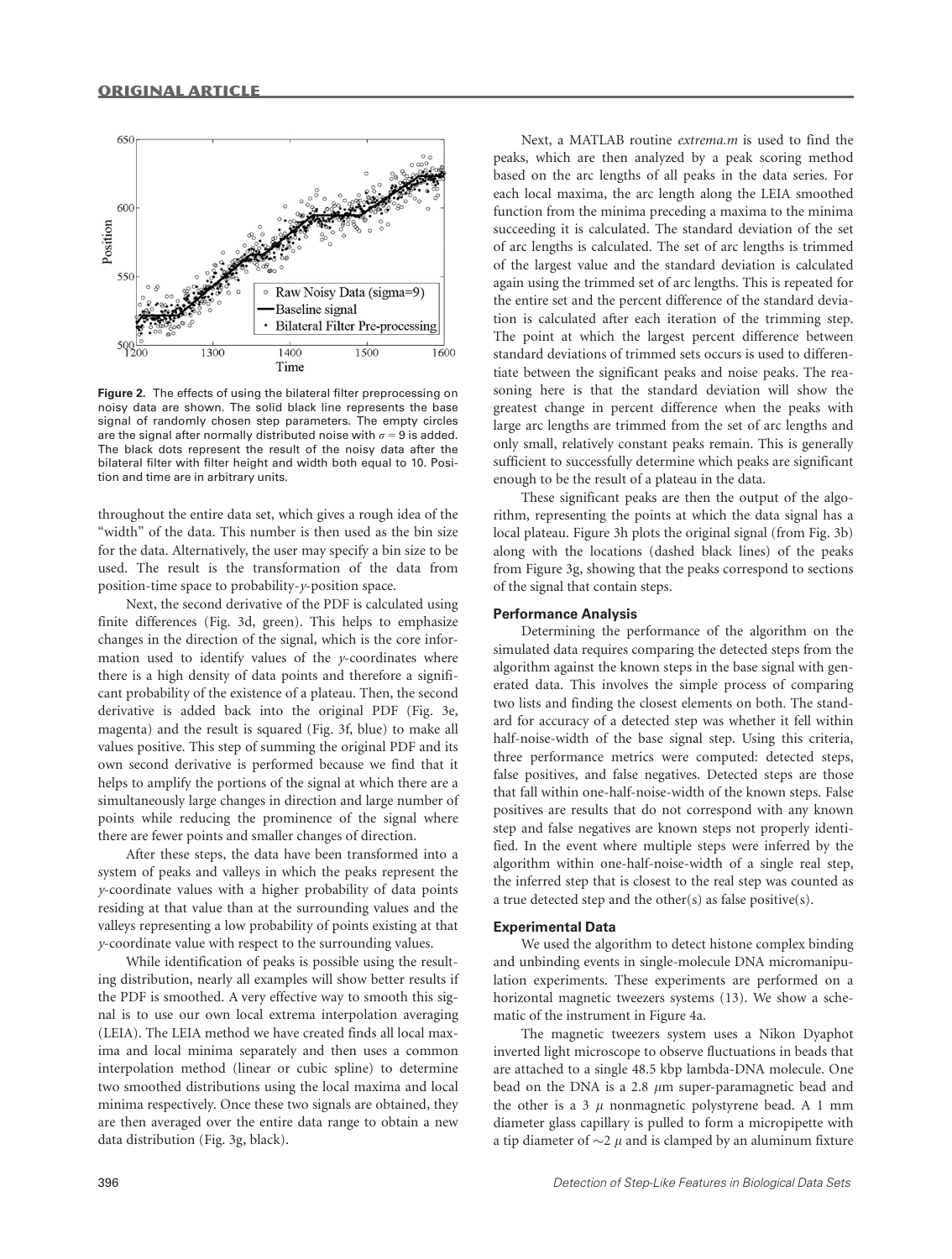

Figure 3. This series of plots shows a step-by-step breakdown of the method by which our algorithm obtains the locations of plateaus in an unfiltered data trace with noise  $\sigma$  = 3. For each plot, the thick (bold) colored line represents the signal at that specific stage of the algorithm, with other previous steps shown in thinner colored lines for perspective. A: [Blue] A segment of a noisy data trace with randomly assigned step parameters. B: [Red] The baseline signal for that data set shows four (4) areas where the signal is constant. C: [Red] The initial probability distribution function (pdf) result is plotted. D: [Green] The second derivative of the pdf is shown. E: [Magenta] The second derivative from 3D is added back into the original pdf. F: [Blue] The result of 3E is squared. G: [Black] The resulting signal from F is modified using LEIA. H: After identifying the significant peaks from G and determining the center of those peaks, the results [dashed black] are plotted against the raw data from B.

that is held stationary by a hydraulic micromanipulator over the microscope objective. This aluminum fixture also holds another glass micropipette that is used to inject proteins close to the DNA strand. Both the DNA micropipette and protein

micropipette are connected via Tygon tubing to 10 mL syringes that are placed in syringe pumps. An Eppendorf micromanipulator moves an aluminum platform upon which a glass chamber for the experiment is placed.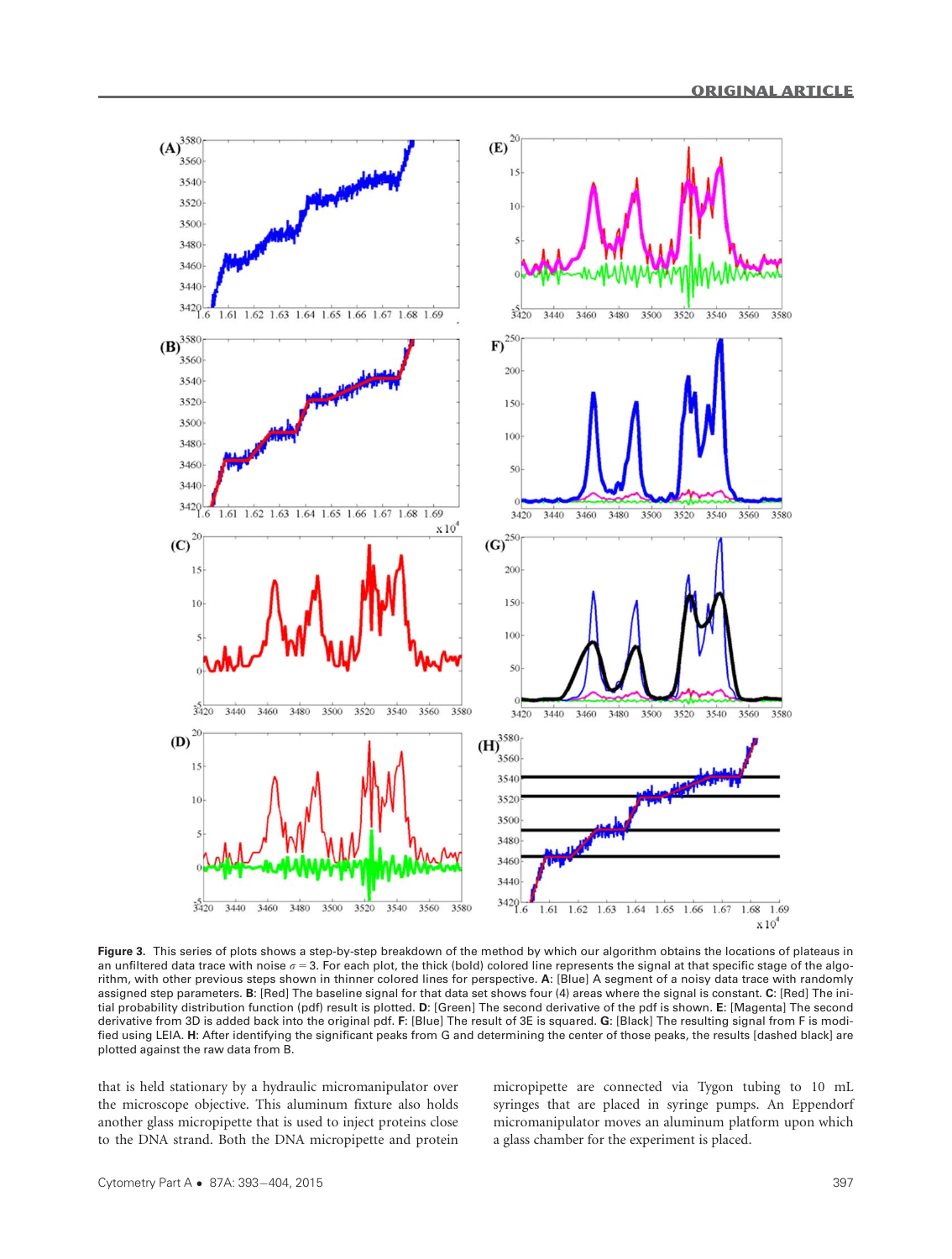

Figure 4. A: A schematic of the horizontal magnetic tweezers instrument used for the single-molecule DNA manipulation experiments. B: Representative images from a single-molecule DNA-protein extension experiment. Shown are the two beads, which are connected by a single molecule of dsDNA. The force is increased on the molecule in the images from left to right, and the DNA-histone complexes subsequently dissociate and the DNA resumes its normal contour length. [Color figure can be viewed in the online issue, which is available at [wileyonlineli](http://wileyonlinelibrary.com)[brary.com](http://wileyonlinelibrary.com).]

This glass chamber is built using #1 glass cover slips for the floor and ceiling with 1 mm thick cut pieces of glass microscope slides forming three walls, while the fourth side remains open for movement of the glass micropipette. Also attached within the glass slide chamber is a small permanent magnet. As the chamber moves relative to the stationary micropipette and DNA strand, the magnet's field imparts variable force upon the super-paramagnetic bead and therefore tension along the DNA strand in the range of 0.05–100 pN. The magnet can be moved towards the functionalized DNA strand at rates as low as  $0.320 \mu m/s$ .

The objective used is a  $40\times$ , 0.65 NA bright-field objective with a working distance of 500  $\mu$ m. A CCD camera collects grayscale AVI format movie files. The movies are analyzed postexperiment using MATLAB software to derive the locations of the beads and the force by way of the fluctuation-dissipation theorem. For experiments in which proteins were injected, bound to the DNA strand, and subsequently mechanically driven-off the tether, the step finding algorithm was used on the interbead distance measurements to deduce the DNA extensions at which protein ruptures occurred.

The general procedure for a DNA-protein binding experiment begins by filling the sample chamber with the desired buffer and then placing 20  $\mu$ L of bead-conjugated lambda-DNA into the sample chamber. The aspiration pipette is used to

produce a negative pressure on the polystyrene bead of a DNAbead complex. Upon successful acquisition of the DNA strand, it is moved to within 2,000  $\mu$ m of the magnet. At this distance, the magnetic field strength is such that  $\sim$ 1 pN of force is applied along the DNA molecule. This force is sufficient to observe full extension of the DNA molecule and to note any behavior that may be abnormal. If the DNA complex is fully extended and showing appropriate behavior, the proteins are injected at a rate of roughly 1  $\mu$ L per minute toward the DNA molecule. The DNA molecule is then observed as the proteins bind to it. When the proteins are fully bound and there is no longer any change in the extension of the DNA molecule, the distance between the DNA and magnet is reduced by moving the magnet towards the DNA molecule that is being held steady over the objective. As the magnet moves closer, the field strength increases and yields a greater force on the DNA molecule. In Figure 4b, we show several images from an experiment in which the force is increased and the DNA length is recovered. Proteins that are bound to the DNA molecule will then rupture; different proteins will dissociate from the molecule at different forces. In between protein ruptures, the DNA molecule will be at a constant extension. Locating these regions of constant extension is the task of the step-finding algorithm and the results of those locations is used to infer the binding and unbinding characteristics of the proteins.

# **RESULTS**

## Simulation Results

Simulated data were generated as described in the previous section to test the performance of the algorithm in response to changes in each individual step parameter: length, height, and separation. We refer again to Figure 1 to define these parameters, where the step length describes the duration of the dwell at a certain position or  $y$ -value, the step height describes the vertical distance between successive dwells, and the step separation describes the horizontal distance between successive dwells. Additionally, for all permutations of these parameters tested, the noise width was changed between 1 and 9. Tests were carried out by holding two parameters constant at 50 (arbitrary units as discussed in the methods section) and varying the other parameter from 0 or 1 to 90. Since step length or height of zero eliminates any plateaus in the data, those parameters start at 1. However, a step separation of 0 is possible as it corresponds to a canonical step function, and so for step separation the simulated data begins at zero. While holding two parameters constant at 50 and varying the other from 0 or 1 to 90, each parameter triplet is repeated 100 times by drawing from a distribution with a given noise width.

For example, the first parameter set of [1,50,50] for [height, length, separation] is generated 100 times by drawing the noise component from a normal distribution of width 1. This parameter set is then repeated 100 times with noise of width 3; then 100 times with width 5; and so on until noise width of 9.

Next, the independent parameter (in this case height) would be increased to 10, and so a parameter set of [10,50,50]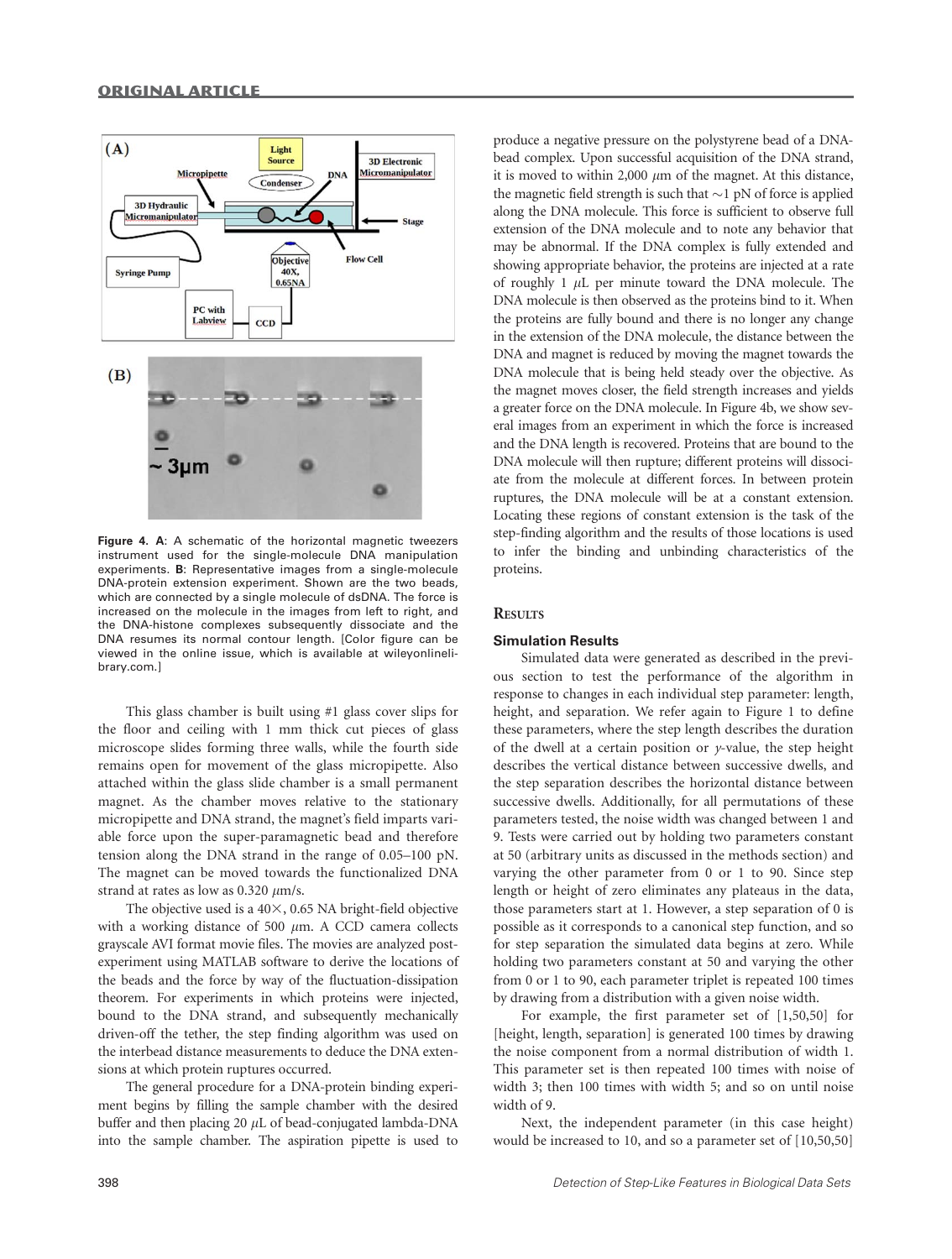is simulated 100 times, first with noise width 1; then with noise-width 3, and so on until noise width 9. This process is repeated until finally a parameter set of [90,50,50] is generated. This process is similarly repeated for step length by varying the parameter triplet from [50,1,50] to [50,90,50], with each parameter triplet used to generate 100 traces for each of 5 different noise widths. Therefore, each single parameter is tested for 10 different values, at 5 different noise widths, and for 100 replications (up to noise-induced fluctuations); in all, this led to 5,000 runs for each parameter, and 15,000 data sets in total. For all of these trials, the data was analyzed without any preprocessing or filtering.

To test the algorithm in more realistic cases, it was used on both randomized simulated data and experimental data. The randomized simulated data were generated as described in the methods section, with input parameters of [20 200] for all three parameters of length, height, and separation. Thus, each step is randomly assigned a unique linking segment slope and step length. With parameters for step separation and step height ranging from 20 to 200, linking segment slopes between 10 and 1/10 are possible for instance. These ranges were chosen as they are typical of the parameters observed in the DNA-protein experiments. Normally distributed noise was added with noise width  $\sigma$  ranging from 1 to 5. These trials were analyzed both without and with the bilateral filter preprocessing step. Additionally, experimental data were used from DNA-histone binding and unbinding tests described in the methods section.

#### Algorithm Performance

The relationship between algorithm effectiveness and step height is shown in Figure 5a. This figure plots the percent of steps found against the step height for various noise width  $\sigma$ . The data sets for these trials were not filtered prior to analysis. It is observed that at very low step heights—in this case, step height of 1 is equal to or less than the noise width—the algorithm has difficulty identifying steps, with only about 10% of steps found for all  $\sigma$ . A general trend is evident in Figure 5a that the larger the  $\sigma$ , the larger the step height needs to be for the algorithm to correctly identify the steps. For  $\sigma = 9$ , the algorithm has difficulty identifying >60% of steps for any step height value. Correctly identifying >90% of steps for noise widths of 1, 3, and 5 requires step heights of 20, 50, and 80, respectively. This relationship between step height and noise is expected since noise introduces variability of the signal in the vertical direction, and it follows that greater noise width values require greater vertical step heights in order for the algorithm to discriminate between neighboring steps.

In Figures 5b and 5c, we plot the false positive and false negative rates for these trials. For  $\sigma = 1$ , both rates fall rapidly to <5% by a step height of 20, and eventually reach zero false step identifications. When  $\sigma = 3$ , the algorithm requires a step height of 50 before it has false positive and false negative rates of less than 5%. In general, we observe an inverse relationship between the percent steps found and the rate of false positives



Figure 5. A: The average percent of steps found for trials with variable step height is plotted for several noise width  $\sigma$ . The unfiltered data were analyzed for these simulations. In these trials, step length and step separation were held at 50 points each while step height was assigned values of 1, 10, 20, 30, 40, 50, 60, 70, 80, and 90. Each step parameter tuple, that is, [40,50,50], was tested with 100 different sets of normally distributed noise. **B**: The average number of false positive step identifications are plotted for the same trials. C: The average number of false negatives for the same trials are plotted. Step height in arbitrary units.

and false negatives. We also find that the rates of false positives and negative are essentially equal to each other for these trials.

In Figure 6a, the performance of the algorithm as a function of step length and noise is plotted. Again, the raw data was analyzed without any filtering. Similarly to the step height plot, we found that a longer step length—and therefore more points at that y-coordinate value—increased the likelihood that the algorithm would identify steps correctly. For step length of 1, it is extremely difficult for the algorithm to extract steps since the "gap" between successive sloped linking segments is minimal and steps are nearly nonexistent. For each  $\sigma$ , there comes a point where an increase in step length does not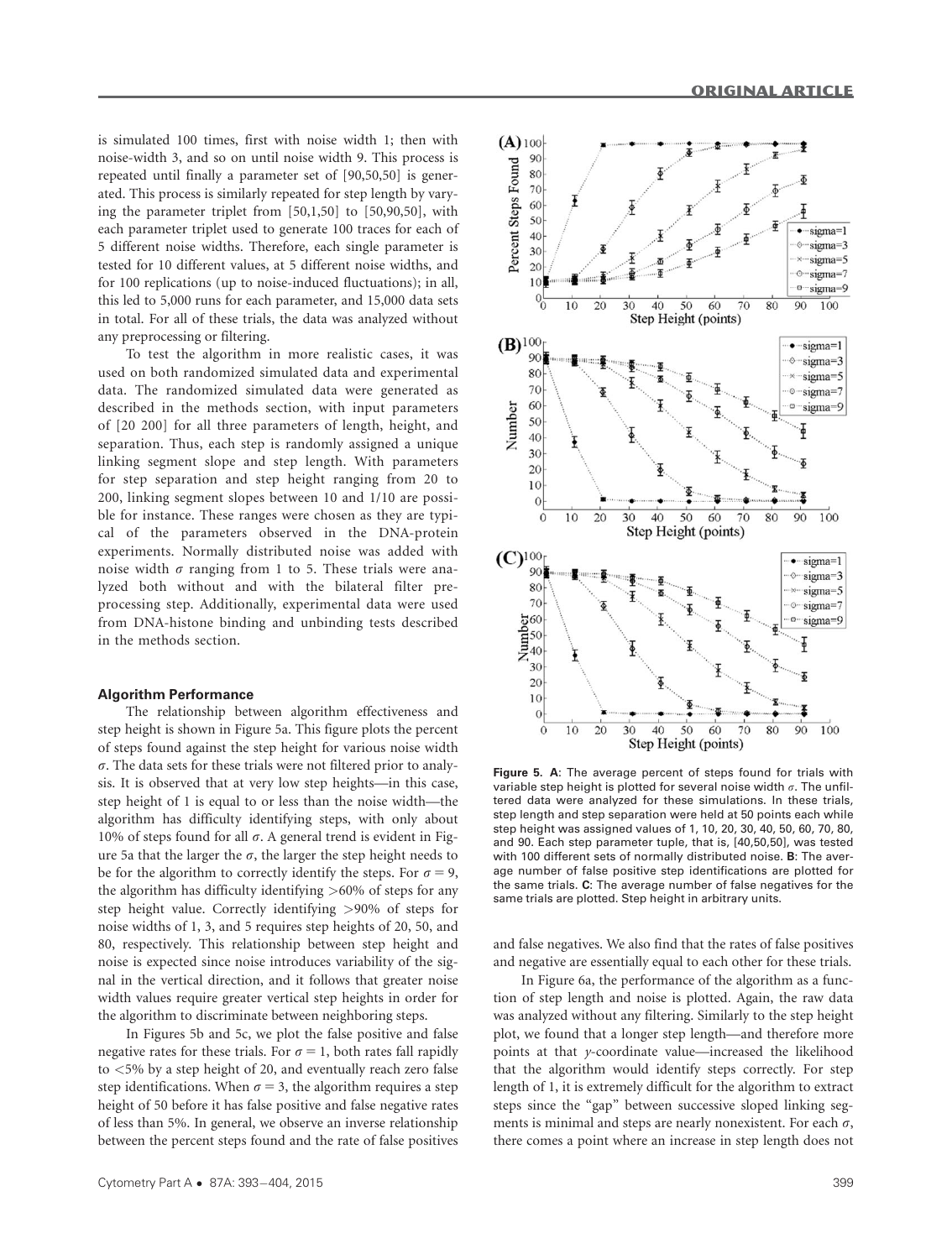

Figure 6. A: The average percent of steps found for trials with variable step length is plotted for several noise width  $\sigma$ . The unfiltered data were analyzed for these simulations. In these trials, step height and step separation were held at 50 points each while step length was assigned values of 1, 10, 20, 30, 40, 50, 60, 70, 80, and 90. Each step parameter tuple, that is, [40,50,50], was tested with 100 different sets of normally distributed noise. B: The average number of false positive step identifications are plotted for the same trials. C: The average number of false negatives for the same trials are plotted. Step length in arbitrary units.

have much impact on the ability of the algorithm to correctly identify the steps. With  $\sigma = 1$ , the algorithm reaches 100% effectiveness at step length of 30. For  $\sigma = 3$ , the algorithm reaches maximum effectiveness of  $\sim$ 92% at step length of 50 and remains close to that for the rest of the step lengths. Similarly, increasing  $\sigma$  to 5 shows a maximum effectiveness at step length of 70, with higher step lengths remaining close to  $\sim$  60% effectiveness.

Figure 6b shows the rates of false positives for these trials, and Figure 6c plots the false negatives. These plots show a similar behavior to that of the response to step height. For  $\sigma = 1$ , the rates decline to near zero as the step length

approaches 20. For  $\sigma = 3$ , the false positive rate reaches 5% at a step length of 50 and then remains relatively constant. Similarly, when  $\sigma = 5$ , the algorithm maintains an essentially constant rate of 50% false positives after step lengths of 60. For high values of noise, such as  $\sigma = 9$ , the rates of false positives and false negatives both see very little fluctuation over all ranges of step length at around 80%. Again, as with step height, these plots for false positives and false negatives essentially mirror the plots for the percent of steps found.

The algorithm performance as a function of step separation is shown in Figure 7a. As in Figures 5 and 6, the data in these trials were processed without any filtering. In opposition to the other two parameters, algorithmic effectiveness here is inversely proportional to step separation. For very low noise  $(\sigma = 1)$ , the algorithm can identify nearly all steps for each step separation value in the plot. As the noise width  $\sigma$ increases, the decrease in algorithm effectiveness occurs at lower step separation values as expected. For noise width  $\sigma = 3$ , the algorithm shows reasonable performance of >95% recognition until the step separation reaches 50. Step recognition for  $\sigma = 5$  drops below 95% when step separation is >20, and at  $\sigma$  = 7 the recognition rate is above 95% only for a step separation of 0. A larger  $\sigma$  inhibits the algorithm's ability to successfully identify >90% of steps for any step separation.

Figures 7b and 7c plot the false positive and false negative rates, respectively, for these trials. At  $\sigma = 1$ , the algorithm is able to limit false identifications of both kind to under 5% for all step separation values. For  $\sigma = 3$ , only after a step separation of 50 does the algorithm exceed 5% false identifications for both positives and negatives. Increasing the noise width to  $\sigma$  = 5, we find that beyond step separation of 30, the algorithm exceeds 5% false identification rate. Akin to the rates for false identifications in trials, which vary the step height and length, the rates for false identifications as step separation varies is essentially inverse to the rates of steps found as plotted in Figure 7a.

We also analyzed data sets with Poisson-distributed noise and found that the algorithm's performance was generally unaffected by the choice of the noise distribution. See Supporting Information for details.

Typical data from an experiment as discussed in Methods and Materials, and as shown in Figure 4b, is a plot of bead separation (DNA extension) over time. Figure 8a shows a subset of this information along with the results of applying the step-finding algorithm to experimental data. The black lines were automatically identified by the step-detection algorithm and serve to identify the areas of constant DNA extension. In between the black lines are regions of increasing extension, which is the result of a histone complex dissociating from the DNA molecule. Once these extensions are determined for an experiment, the change in extension between subsequent steps is calculated. A histogram of the step jumps for several experiments is plotted in Figure 8b. These results show peaks in the number of rupture events at 50, 90, and 130 nm. These data agree with the known model for DNA-histone octamer binding which loops about 45–50 nm of DNA in approximately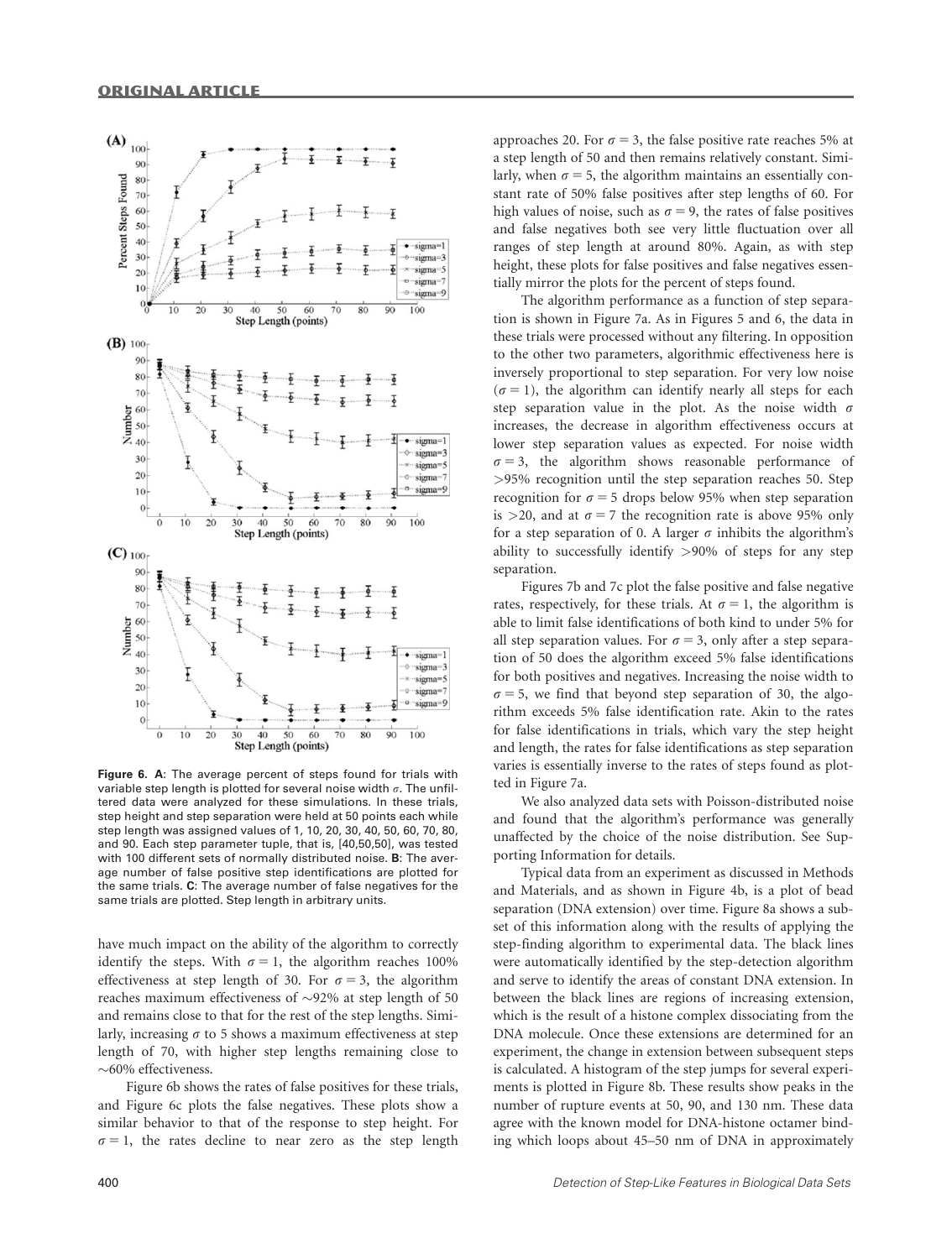

Figure 7. A: The average percent of steps found for trials with variable step separation is plotted for several noise width  $\sigma$ . The unfiltered data were analyzed for these simulations. In these trials, step length and step height were held at 50 points each while step separation was assigned values of 1, 10, 20, 30, 40, 50, 60, 70, 80, and 90. Each step parameter tuple, that is, [40,50,50], was tested with 100 different sets of normally distributed noise. B: The average number of false positive step identifications are plotted for the same trials. C: The average number of false negatives for the same trials are plotted. Step separation in arbitrary units.

one and three quarter turns around each core particle (14). Thus, jumps of 90 nm should represent two histone octamers dissociating at the same time, 130 nm jumps three histone octamers, and so on. Additionally, the force and step jump distance can be used to calculate the binding energy of the histone octamers. These calculations result in energies of about 20  $k_bT$  (data not shown) which agrees with estimates in the literature (15,16).

In Figure 9, the results of randomized step parameter testing are plotted, trials which most closely represent actual data from single-molecule DNA extension experiments. The solid line represents the percent steps found when the raw unfiltered data are analyzed using the algorithm, while the dashed lines utilize bilateral filter preprocessing. Each point represents the average percent steps found for 100 replications at each noise width  $\sigma$ . The unfiltered analysis shows  $\sim$ 90% steps found for  $\sigma = 1$  to  $\sigma = 4$ , dropping down to 80% at  $\sigma$ equal to 5. However, with preprocessing, performance improves to >90% steps found at all noise widths. The exception is for  $\sigma \leq 2$  where using the unfiltered data results in better performance. Also, note that the unfiltered data have increasing standard error in the percent steps found as noise width grows, while the filtered data sets maintain a relatively constant standard error for all  $\sigma$ . Also in Figure 9, we show the false positive results from these trials. The dotted line shows the false positives from the trials on raw data. We see that false positives number less than on average for noise widths of <2, growing in number to 27 at a noise width of 5. Conversely, the false positives for the trials in which bilateral filter preprocessing was used are plotted with the dash-dot line. Interestingly, the number of false positives decrease over the range of noise widths tested here, going from about 12 false positives at  $\sigma = 1$  to 8 false positives at  $\sigma = 5$ .

The algorithm's processing times were also evaluated as a function of the number of steps and the number of points in a data set. The relevant methods and results are described in the Supporting Information.

# **DISCUSSION**

The step-detection algorithm we present provides a tool for unbiased automatic detection of plateaus in a data signal. We have demonstrated that it is able to accurately determine plateaus in a data set for certain ranges of step height, length, separation, and noise. Because we approach the step detection problem in a novel way, we believe that our algorithm provides a robust alternative to existing step-detection algorithms.

An important feature of our algorithm is that it does not rely on statistical fitting of canonical step functions to the data. Most of the step-detection algorithms discussed in the introduction uses such an approach to fit a piecewise series of canonical step functions, such as the Heaviside function, to the data. For a data set that consists of strict step functions, such an algorithm would be appropriate. However, for data sets in which the plateaus of the signal are not canonical, that is, two adjacent plateaus are connected by a line with a finite slope, such fitting algorithms will not be ideal. Our method, however, relies on relative probabilities within the data to determine regions expected to have a plateau. As shown in Figure 9, even when the slopes of lines connecting plateaus change from step to step, the algorithm correctly identifies plateaus in the data set.

The trials plotted in Figure 9 most closely resemble the data traces for single-molecule DNA experiments and the ability of the algorithm—when used with preprocessed data—to correctly identify and locate >90% of steps in these trials is critical to a faithful analysis of experimental data.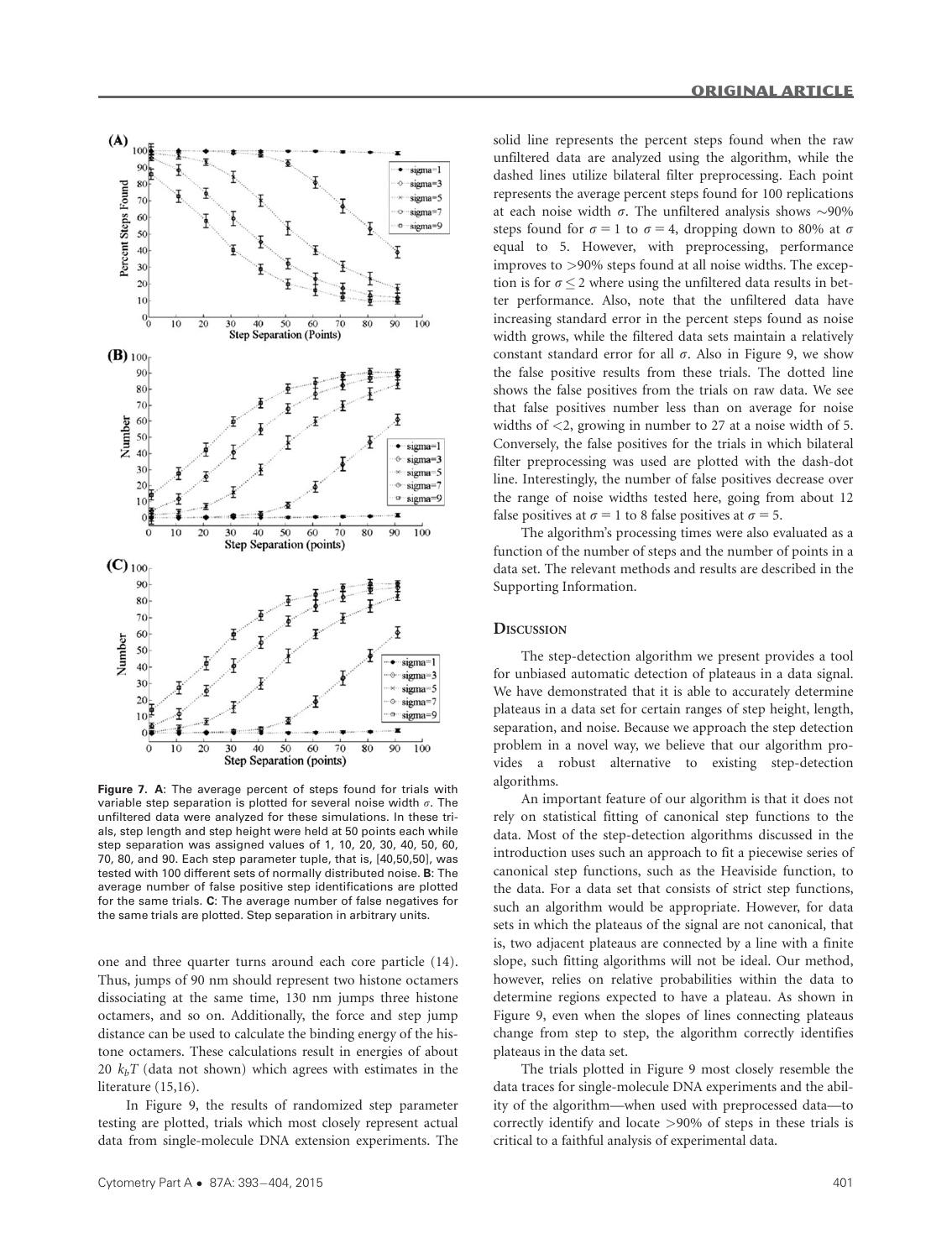

Figure 8. A: An example of steps in a single-molecule DNA-protein extension experiment that have been automatically identified by our algorithm. The red points are raw data and the blue points are data after bilateral filtering with height 12 and width 12. The black lines are the steps as identified by our algorithm. B: The average step size distribution after analysis of 10 different DNAprotein experiments by the algorithm. The results are plotted as a histogram with bins of 10 nm. [Color figure can be viewed in the online issue, which is available at [wileyonlinelibrary.com.](http://wileyonlinelibrary.com)]

When we applied our method to analyze data from single molecule micromanipulation experiments, we found that the results were consistent with parameters reported in the literature. For instance, the distribution of lengths of DNA wrapped around each histone octameric core particle was found to be centered at the correct values:  $\sim$  50 nm and multiples of the same. In addition, the number of such particles detected was consistent with the observed change in DNA tether extension and the estimated maximum number of octamers that could populate the tether. The free energies of binding calculated,  $\sim$ 20  $k_BT$  were also consistent with the values reported in ensemble and other single molecule experiments. These results strongly suggest that when our algorithm is applied to experimental data, the constant-extension regions are correctly enumerated and quantified.

Another aspect of many step-detection algorithms is that they rely on numerous user-defined parameters to achieve a good fit of the step-functions to the data. Aside from making such algorithms complicated to implement for people unfa-

miliar with the definitions of the parameters, manipulation of these parameters can lead to over-fitting of the data. From the beginning, our approach was designed to minimize the difficulty of using the algorithm and to reduce the chance of overfitting of the data. Our method can be implemented easily and quickly since any user input or modification is optional. The algorithm we have presented also does not involve fitting of a specific function to the data, which eliminates any chance of over-fitting. Rather, we base our approach on finding the regions of the data more likely to represent a plateau and, in this sense, our approach may be deemed non-parametric.

We sought to minimize user input so as to reduce user bias. In searching for certain features of the data, a user may be able to adjust algorithm parameters to confirm a specific result that they would like to find. It is all too easy to desire that a small step in the data is attributable to noise when it should not be, or vice versa, and to adjust the parameters to either include or exclude those steps. By eliminating most user input and relying on the mathematical properties of the data itself, our step-detection algorithm offers a substantial reduction in the possibility for user bias to alter results.

With regard to user-defined parameters, the primary values in our algorithm that can be adjusted are the bin size for the discrete probability distribution function and the tolerance for determining which peaks are to be taken as identifying steps in the data. Our method for automatically determining the bin size for the distribution function is sufficient for many applications, but in situations where the steps are closely spaced or the noise is substantial (and no filtering is desired), it can be useful to decrease or increase the bin size parameter. The peak tolerance parameter can be adjusted or the value determined by comparison to the median path lengths of all peaks (see Materials and Methods section) can be used as default. It can be advantageous for the user to set this value when automatic determination of the plateaus fails to recognize data plateaus that are significantly shorter than the majority of the plateaus in the data. A user may wish to modify this tolerance parameter to expand the number of peaks that are classified as representing a step in the data, but adjusting this too far can lead to false positives.

While our algorithm is designed to detect data "plateaus," which may or may not be true step functions, the algorithms discussed in the introduction are specifically tailored to fit a series of step functions to the data. As we have shown, our algorithm performs very well when analyzing data, which are not a sequence of pure step-functions. To the best of our knowledge, there are no other well-characterized methods capable of doing so. This lack of other methods was a primary driver behind developing our algorithm, but it also makes direct performance comparisons to existing algorithms difficult.

For the trials plotted in Figures 5 through 7, in which a single step parameter was altered, we find that false positives equal the false negatives. (The number of false negatives is simply the difference between the total number of steps and the number of steps found.) It should be noted that in principle the false positives can be larger or smaller in number than the false negatives. That they happen to be equal in number to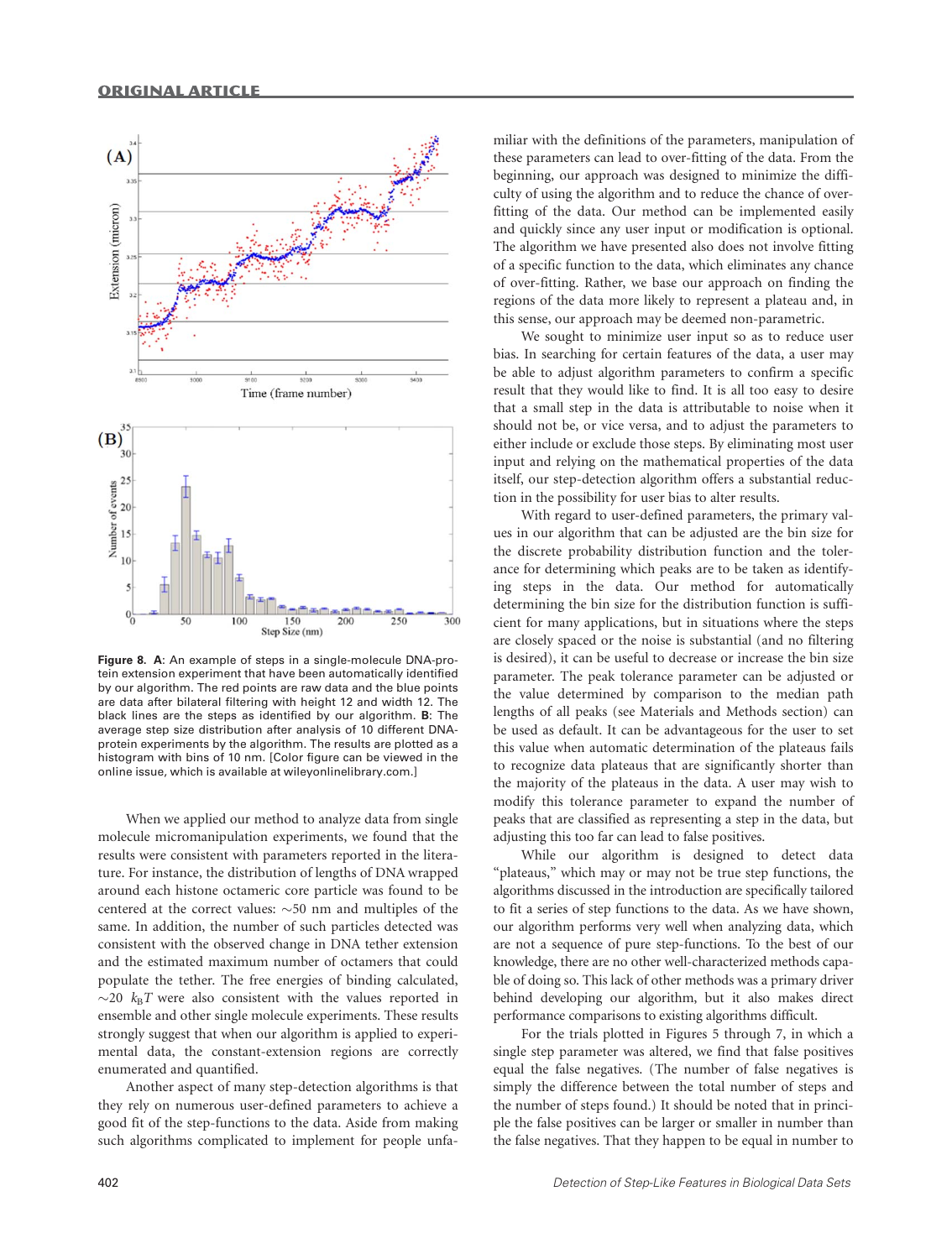

Figure 9. Results for randomized step parameter simulations are plotted. For these trials, the step parameters were assigned values randomly in the interval [20,200]. Thus, each step has a step height between 20 and 200 points, step length between 20 and 200 points, and step separation between 20 and 200 points. These parameters closely mimic the values seen in the single-molecule DNA-protein experimental data. For each noise width  $\sigma$ , the trials are repeated with 100 different sets of normally distributed noise. We show in Figure (9), the average percent steps found for these trials for raw data (solid line) and data that has been preprocessed with the bilateral filter (dashed line) using a filter height of 10 and a filter width of 10. Also plotted are the average false positives for the raw data analysis (dotted line) and the average false positives for the preprocessed data (dash-dot line). Noise width in arbitrary units.

each other strongly suggests that the algorithm is finding only those steps present in the signal—not more or less—but for some of the steps is not assigning them accurately enough to the correct locations. This result is likely due to the criterion that we use to declare that a step has been correctly detected, namely, the step must lie within one-half  $\sigma$  of the true location of the signal.

The relationship between false positives and negatives is most likely unique to the type of signals used in Figures 5 through 7—signals in which all step parameters are the same for all steps within an individual signal. Specifically, if the calculated arc lengths for all significant peaks are relatively equal—as would be the case for a data trace in which all steps have the same configuration—it is trivial to classify which peaks correspond to actual steps as opposed to which peaks result from fluctuations due to noise. Indeed, the results plotted in Figure 9 show that when step parameters are not uniform throughout the data trace, the number of false positives is larger than the number of missed steps. This indicates that the algorithm is inferring steps where there are none, rather than being unable to accurately locate the actual steps as in Figures 5 through 7.

Part of our method that may seem counterintuitive is the addition of the second derivative of the PDF back into the original PDF. This is opposite to image processing in which the second derivative is frequently subtracted from the image to enhance edge transitions of the image as in unsharp masking (17). It is important to note that we are applying the second derivative to the PDF and not the data

(or image) itself. With that clarified, our justification for this step is primarily empirical in that we have run multiple trials using subtraction of the second derivative, as well as skipping the second derivative step altogether, and find optimal performance when the second derivative of the PDF is added back to the signal. Figure 3e illustrates this effect, where the magenta signal is the sum of the PDF (red) and second derivative (green), resulting in better isolation of the significant peaks in the signal. This is an effect we see repeatedly and is the reason we include this step in the algorithm. A theoretical justification of this process can be realized by examining individual peaks in Figure 3e. It is evident that peaks in the PDF correspond to large negative values in the second derivative. The sharpness of the peaks will generally be uncorrelated to the size of the peaks. Therefore, when the second derivative is added back to the PDF, the peaks in the PDF will see moderate reduction in magnitude. However, since most peaks in the PDF are about equally sharp but differ in height, addition of the second derivative amounts to subtracting a relatively constant quantity from the peaks. This clearly effects the shallower peaks more profoundly than the taller peaks, helping to reduce the identification of nonsignificant peaks.

An aspect of our method that must be acknowledged is that we use it primarily on monotonic data sets and demonstrated it on monotonic data sets. The algorithm was designed to evaluate the changes in the extension of a DNA molecule under increasing tension as proteins dissociate, which is often a monotonic function of time. Although the algorithm is capable of finding plateaus in nonmonotonic data sets, such use is not ideal. Developing an extension of this method to improve the ability to analyze such nonmonotonic data is a primary goal of future work on this algorithm. Furthermore, we hope to be able to expand the basic framework of this algorithm to multiple dimensions as well.

In summary, we have shown in detail the ability for our novel algorithm to identify steps, or plateaus, in a data trace. We have examined the limits of the algorithm's performance for several characteristics of the data. Furthermore, our method has proven useful in actual singlemolecule biophysical experiments, obtaining results that agree with theoretical models and other experimental results.

Future modifications of the algorithm will focus on three aspects. Specifically, we suspect that a local adjustment of the bin size for calculation of the probability distribution function would be more effective than the current global definition of bin size for the distribution function, and a peak scoring method that takes into account the transient segment characteristics, instead of simply the plateau segment characteristics, could more accurately classify which peaks represent plateaus in the data. Finally, taking into account the breadth of the peaks that result from the analysis of the data trace, either globally or in a subset of peaks, should help to increase the accuracy of locating the steps in the data trace.